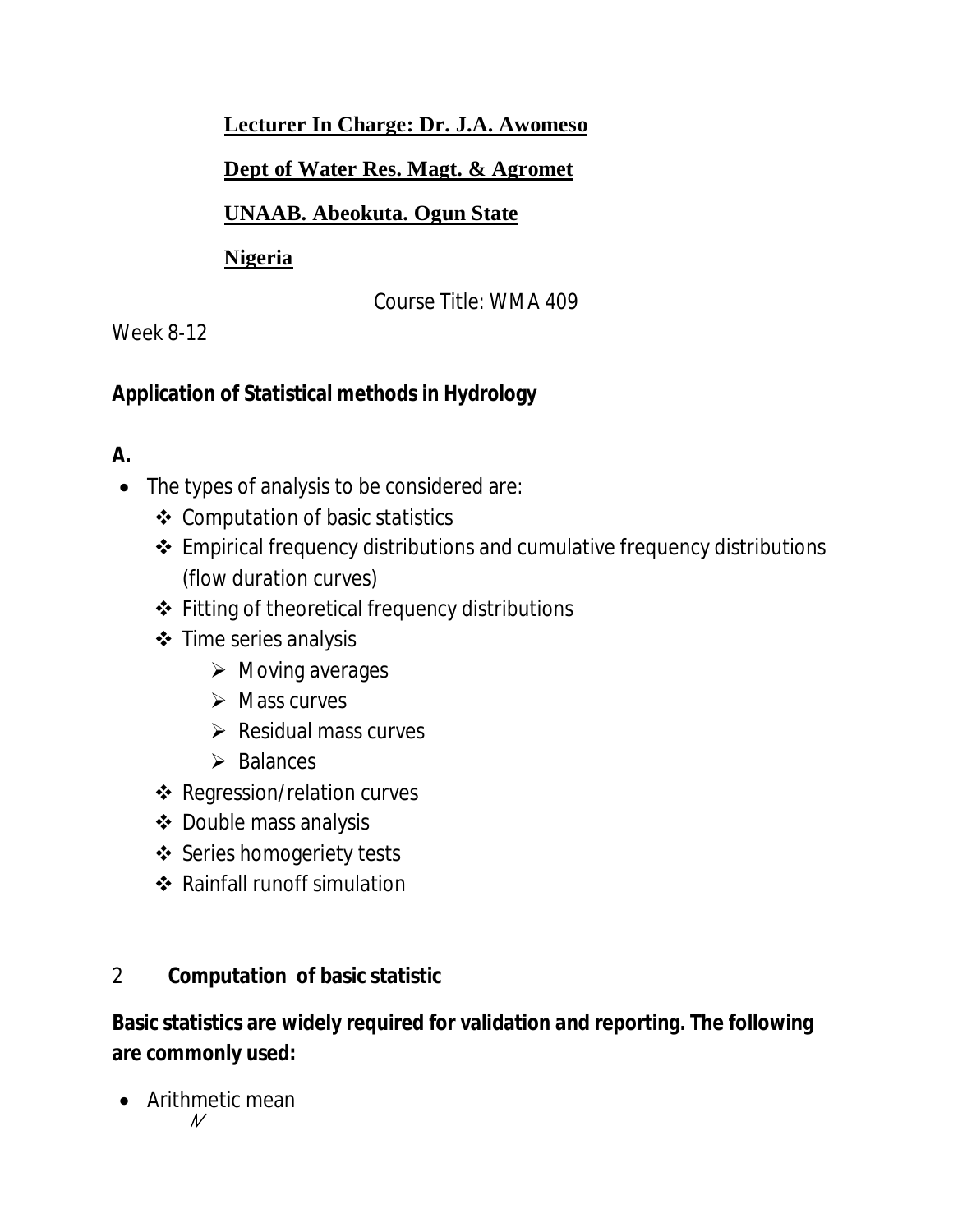$$
\overline{X}=\underline{\mathbf{I}} \quad \Sigma \ X_i
$$

- $\bullet$  *N* i=1
- Median- the median value of a ranked series *Xi*
- Mode- the value of X which occurs with greatest frequency or the middle value of the class with greatest frequency
- Standard deviation-the root mean squared deviation Sx:

$$
S_x = \sqrt{\frac{\sum (xi - \overline{x})^2}{N-1}}
$$

 Skewness or the extent to which the data deviate from a symmetrical distribution.

$$
C_x = \frac{N}{(N-1) (N-2)^{i=1}} \frac{{}^{n} \sum (x - x) (x_i - \overline{x})^3}{S_x{}^{3}}
$$

Kurtosis or peakedness of a distribution

$$
K_{x} = (\frac{N2 - 2N + 3}{N - 1} \frac{N}{N - 2} \frac{(xi \cdot \overline{X})^{4}}{N - 3} )
$$

**3. Empirical frequency distributions (flow duration curves)**

**A popular method of studying the variability of stream flow is through flow duration curves which can be regarded as a standards reporting output from hydrological data processing. Some of their uses are:-**

- In evaluation dependable flows in the planning of water resources engineering projects
- In evaluating the characteristics of the hydropower potential of a river
- In assessing the effects of river regulation and abstractions on river ecology
- In the design of drainage systems
- In flood control studies
- In computing the sediment load and dissolved solids load of a river
- In comparing with adjacent catchments.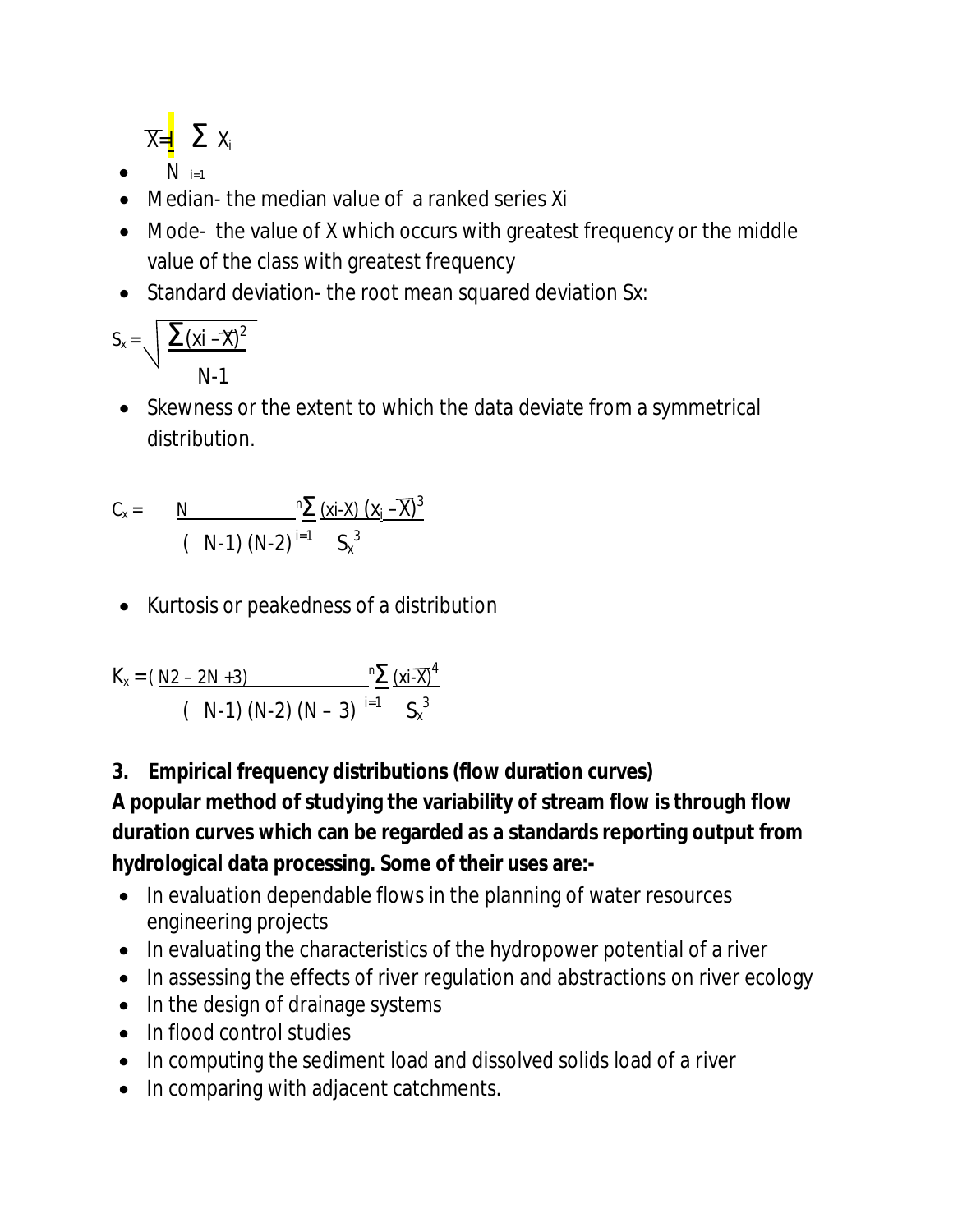A flow-duration curve is a plot of discharge against the percentage of time the flow was equaled or exceeded. This may also be referred to as a cumulative discharge frequency curve and it is usually applied to daily mean discharges.

# 4. **Fitting of Frequency distributions**

# **4.1 General description**

The fitting of frequency distribution to time sequences of stream flow data is widespread whether for annual or monthly means or for extreme values of annual maxima or minima. The principle of such fitting is that the parameters of the distribution are estimated from the available sample of data, which is assumed to be representative of the population of such data. These parameters can then be used to generate a theoretical frequency curve from which discharges with given probability of occurrence exceedence or non-exceedence) can computed. Generically, the parameters are known as location, scale and shape parameters which are equivalent for the normal distribution to:

- Location parameter mean (first moment)
- Scale parameter standard deviation (second moment)
- Shape parameter skewness (third moment)

Different parameters from mean, standard deviation and skewness are used in other distributions. Frequency distributions for data averaged over long periods such as annual are often normally distributed and can be fitted with a symmetrical normal distribution, using just the mean and standard deviation to define the distribution.

Data become increasingly skewed with shorter durations and need a third parameter to define the relationship. Even so, the relationship tends to fit least well at the extremes of the data which are often of greatest interest. This may imply that the chosen frequency distribution does not perfectly represent the population of data and that the resulting estimates may be biased.

Normal or log-normal distributions are recommended for distributions of mean annual flow.

### **4.2 frequency distributions of extremes**

Theoretical frequency distributions are most commonly applied to extremes of time series, either of floods or droughts. The following series are required: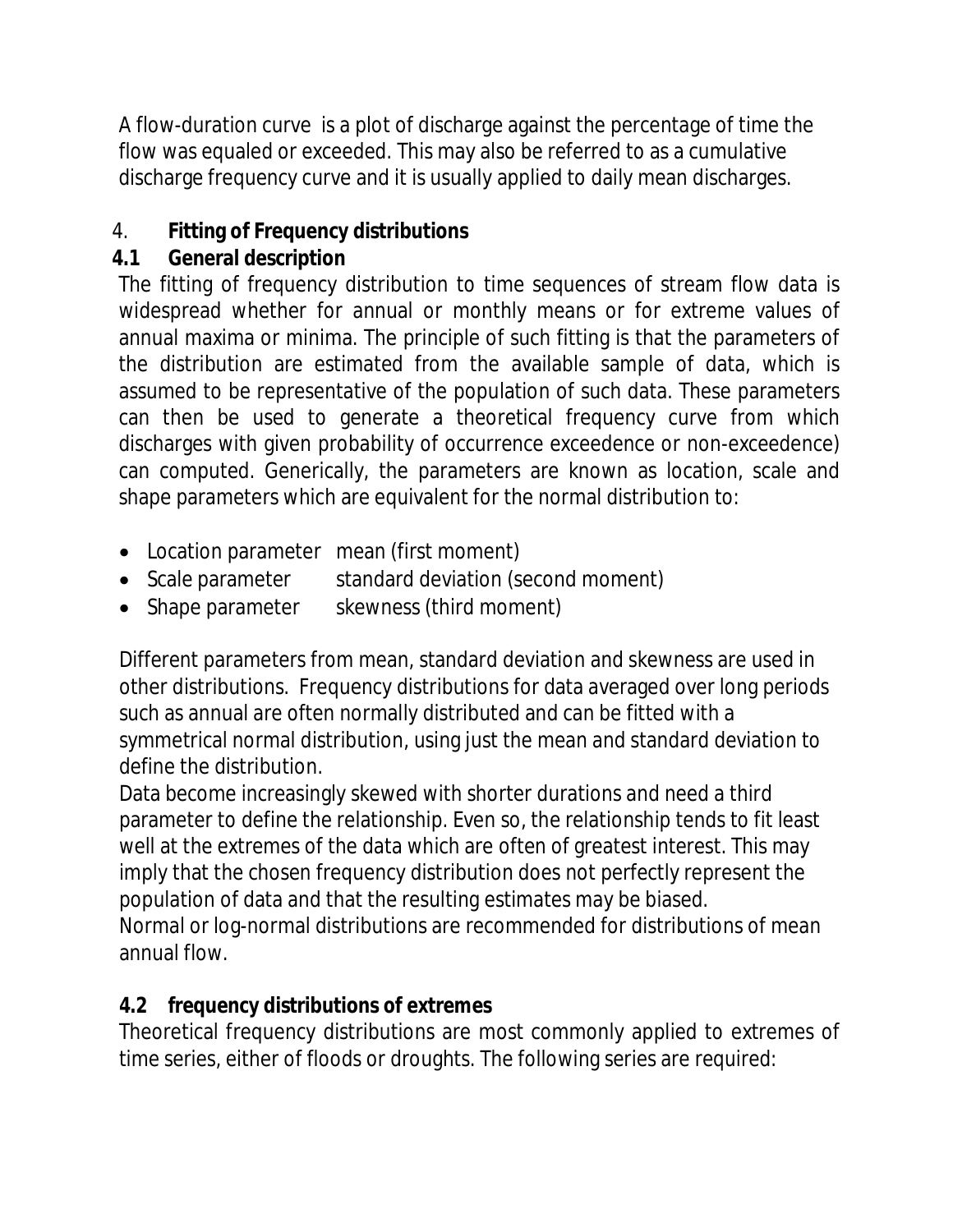- Maximum of a series: The maximum instantaneous discharge value of an annual series or of a month or season may be selected. All values (peaks) over a specified threshold may also be selected. In addition to instantaneous values maximum daily means may also be used for analysis.
- Minimum of a series: with respect to minimum the daily mean or period mean is usually selected rather than a instantanous value which may be unduly influenced by data error or a short lived regulation effect.

The object of flood frequency analysis is to assess the magnitude of a flood of given probability or return period of occurrence. Return period is the reciprocal of probability and may also be defined as the average interval between floods of a specified magnitude.

A large number of different or related flood frequency distributions have been devised for extreme value analysis. These include:

- Normal and log-normal distributions and 3-parameter log-normal
- Pearson type III or (gamma distribution)
- Log-Pearson Type II
- Extreme value type I (Gumbel), II or III and General extreme value (GEV)
- Logistic and general logistic
- Goodrich/Weibull distribution
- Exponential distribution
- Pareto distribution

Different distributions fit best to different individual data sets but if it is assumed that the parent population is of single distribution of all stations, then a regional best distribution may be recommended. A typical graphical output of flood frequency distribution is shown in fig.4

It is clear that there is no single distribution that represents equally the population of annual floods at all stations, and one has to use judgment as to which to use in a particular location depending on experience of flood frequency distributions in the surrounding region and the physical characteristics of the catchment. No recommendation is therefore made here.

A standard statistic which characterizes the flood potential of a catchment and has been used as a 'index flood' in regional analysis is the mean annual flood, which is simply the mean of the maximum instantaneous floods in each year. This can be derived from the data or from distribution fitting. An alternative index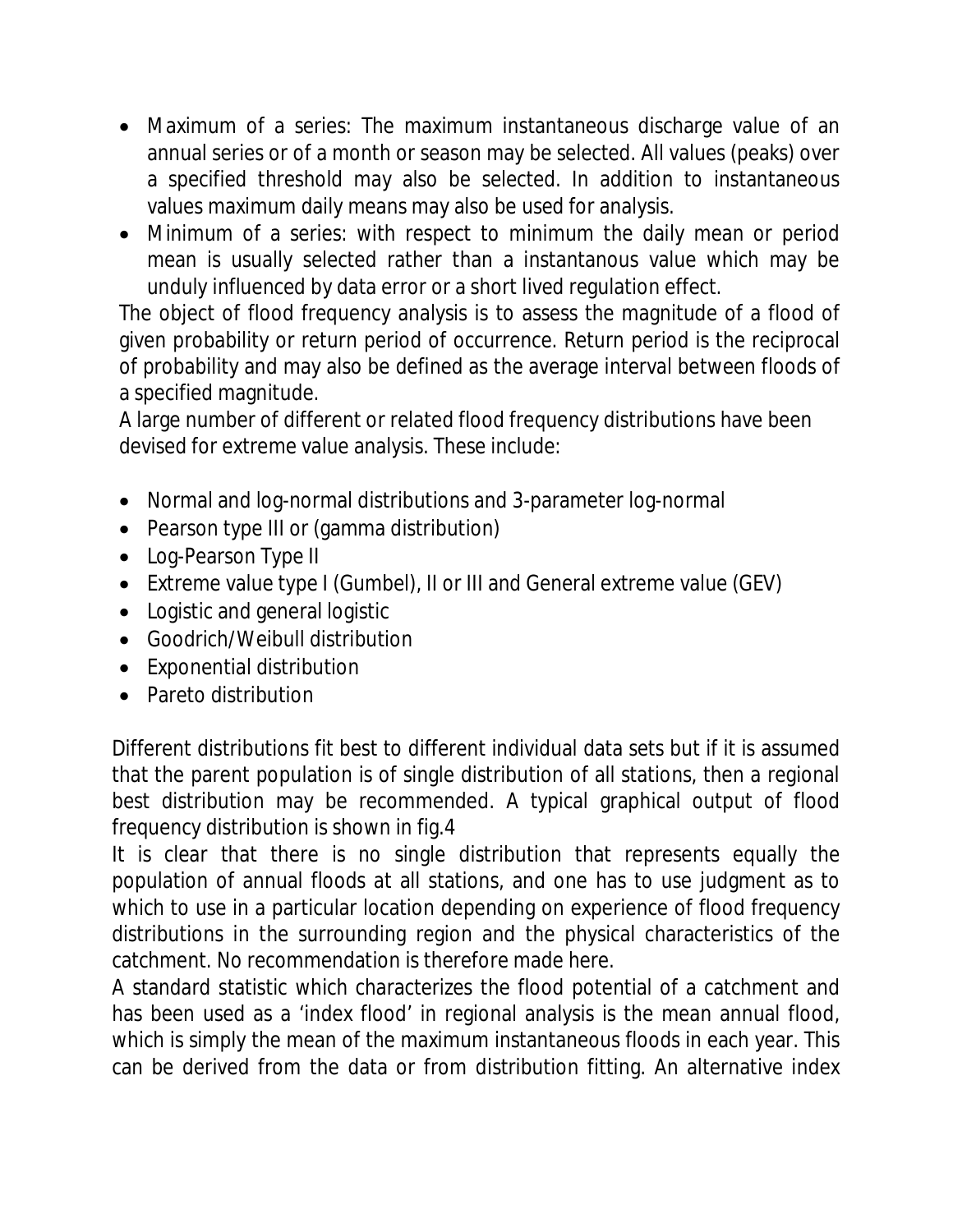flood is the median annual maximum, similarly derived. These may be used in reporting of general catchment data.

Flood frequency analysis may be considered a specialist application required for project design and is not a standard part of data processing or validation. Detailed descriptions of the mathematical functions and application procedures are not described here. They can be found in standard mathematical and hydrological text or in the HYMOS manual.

### 5. Time series analysis

Time series analysis may be used to test the variability, homogeneity or trend of a streamflow series or simply to give an insight into the characteristics of the series as graphically displayed. The following are described here:

- Moving averages
- Residual series
- Residual mass curves
- Balances

### 5.1 **Moving averages**

To investigate the long term variability or trends in series, moving average curves are useful. A moving average series  $Y_i$  of series X is derived as follows:

Yi

Where averaging takes place over 2M+1 elements. The original series can be plotted together with the moving average series.

#### 5.2 **Mass Curves and residual mass curves**.

These methods are usually applied to monthly data for the analysis of droughts.

For mass curves, the sequence of cumulative monthly totals are plotted against time. This tends to give a rather unwidely diagram for long time series and should not be used. Residual mass curves or simply residual series are an alternative procedure and has the advantage of smaller numbers to plot. An example is shown in fig.6 with respect to reservoir design (fig.7), each flow value in the record is reduced by the mean flow and the accumulated residuals plotted against time. A line such as AB drawn tangential to the peaks of the residual mass curve would represent a residual cumulative constant yield that would require a reservoir of capacity CD to fulfil the yield, starting with the reservoir full at A and ending full at B.

#### 5.3 **Run length and run sum characteristics**